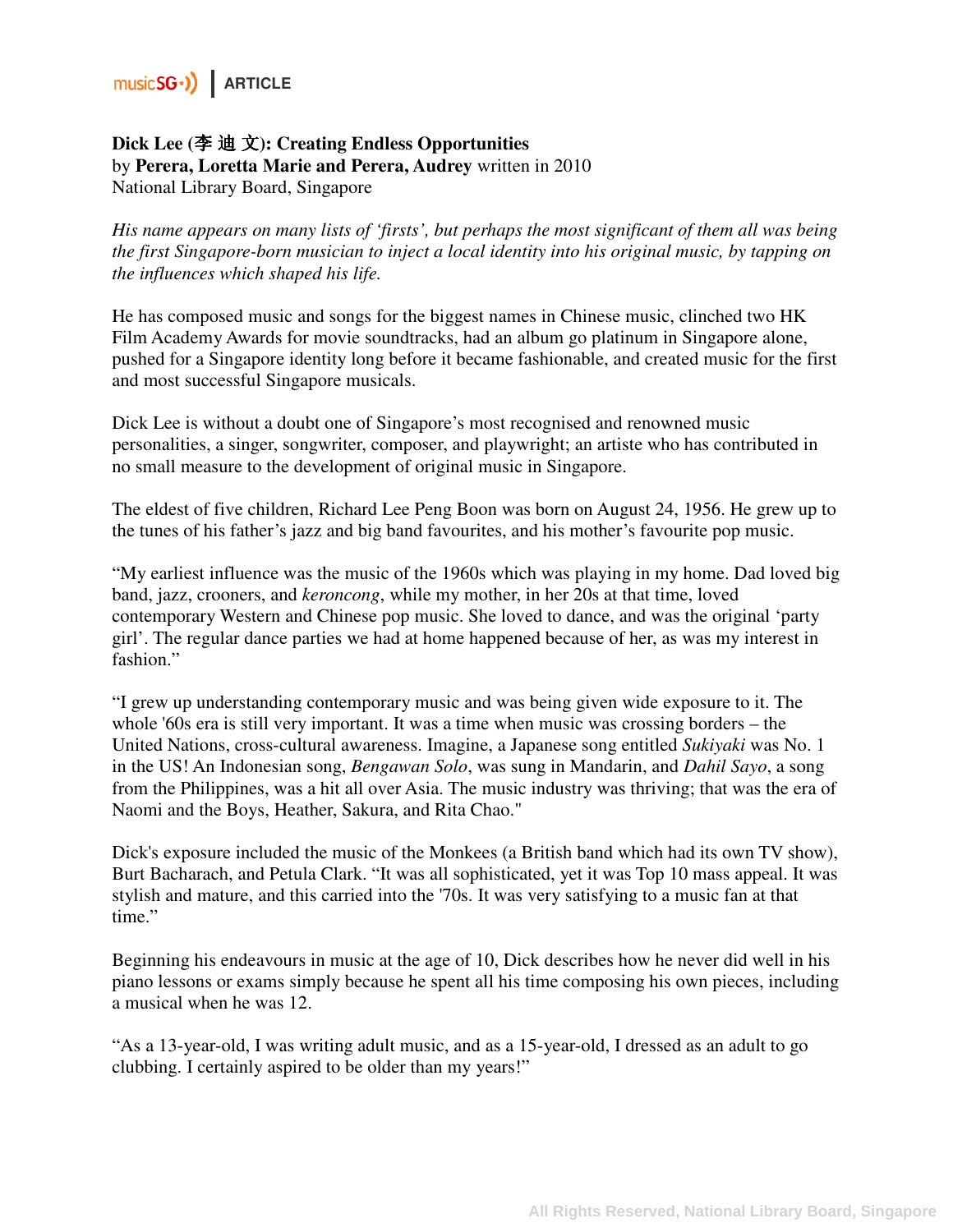Through it all, there was reflection. "I tried to analyse it; I thought about music all the time. What did I want to do, and how should I do it and get audiences to like me?"

In those early days, Dick played many gigs in different venues, among them free performances at some of the National Library branches.

 "I was an indie in my time. There was no path for me. I made my own way. In those days too, it was not the approved thing, to be a musician. I played bass in a band, and tried everything. I picked up the guitar, and of course, you had to smoke if you played the guitar back then!"

When Dick went to St. Joseph's Institution (SJI), he was exposed to a very multi-ethnic environment in which race did not matter. "We had music, we hung out, chased convent girls...the whole experience really inspired me. It was Bras Basah (where SJI was) by day, Orchard Road with its 24-hour coffee houses and the Holiday Inn, by night. That was my life, my inspiration."

His career progressed while he was studying at SJI, with groups "Harmony", and "Dick and the Gang", which was a musical group formed with his siblings. At 15, Dick took to the stage in a number of talent shows before recording his own compositions for his first album in 1974, *Life Story.* The title track became a familiar tune to many Singaporeans years later when it was used in a feel-good insurance commercial.

Dick's pioneering album in 1984, *Life in the Lion City*, was credited for the infusion of Asian elements, a style he was known for, stemming from the cultural mix of his "father's very Westernised lifestyle … and his (my) mother's more Chinese tastes". He championed the inclusion of Asian elements into pop music throughout the 1970s and 1980s. However, it was only five years later that he was to achieve regional prominence with the release of an album entitled *The Mad Chinaman.* 

The 1989 album went platinum locally in just three months and won awards in Singapore, Hong Kong, and Japan. With a title track inspired by the Tiananmen Square massacre, Dick was moved to explore his roots, acknowledging his confused identity through his lyrics: "*Traditionalinternational, Western feeling from my oriental heart, How am I to know and how should I react*?"

### **The Most Personal**

"I've never written a definitive pop song except for *Home* and two Chinese songs – *Search of my Life* and *Love is Forever* – which are considered classics in Chinese music. For me, personally, it's *Lifestory* – I wrote it at 16 and it's still relevant to me today. I still perform it. It's my theme song. *Fried Rice Paradise*, also written when I was 16, which I still perform, whenever there is a piano available."

"It's fascinating how these two have endured. I wrote them for myself, with no career, no agenda, and no expectations of them. Subsequently, I've always written for the market. I've never been so true to myself as I was with those two songs."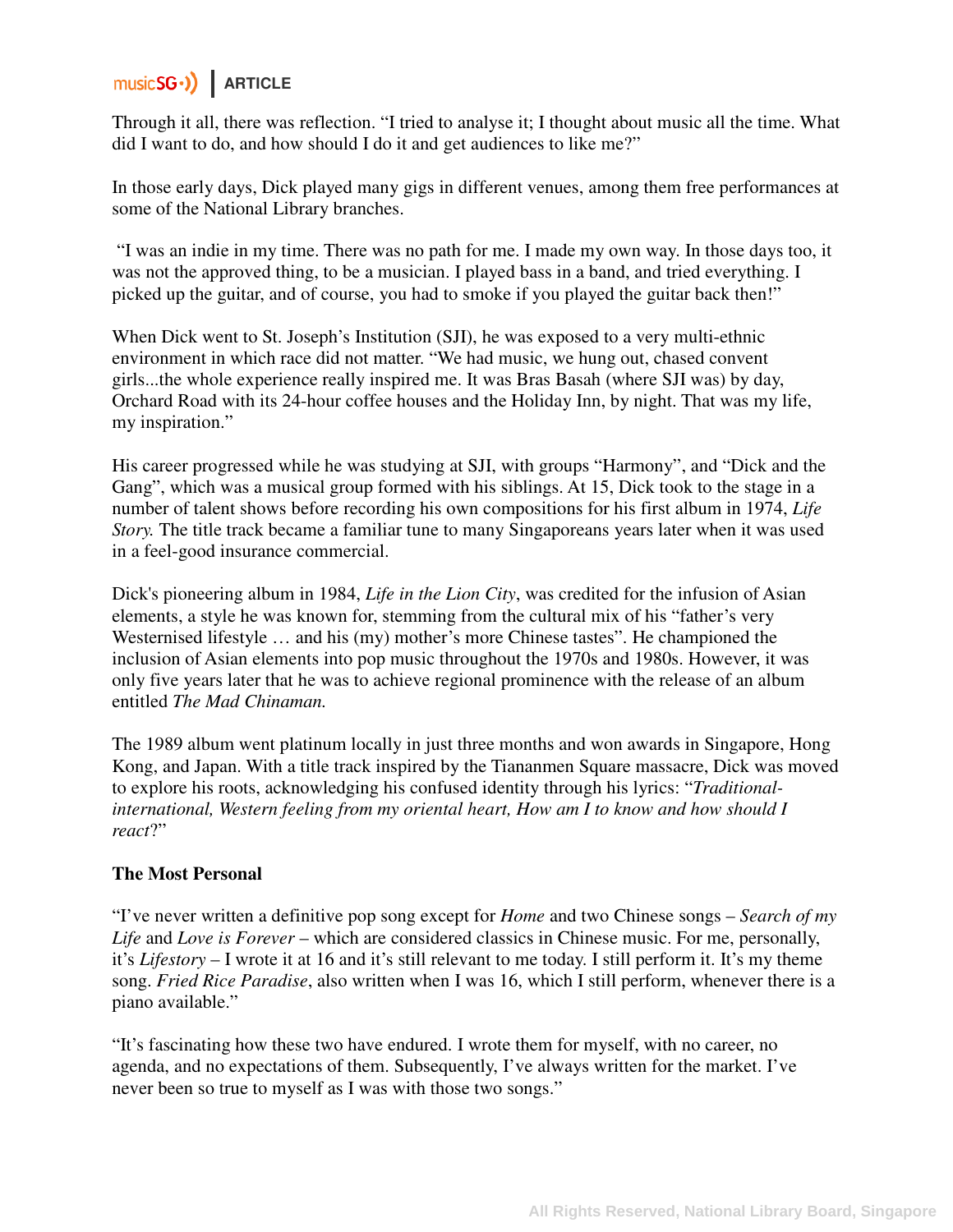In 1990, Dick moved to Japan where he continued to develop the new Asian identity through his work, and through collaborations with top Asian artistes such as Sandy Lam and Zoo. He has since gone on to work with yet more established artistes in the region such as Anita Mui, Andy Lau, Aaron Kwok, and Miyazawa Kazufumi, to name a few. And in the process, he achieved something no one else in Singapore had done before: he won two HK Film Academy Awards. The first, in 1995, was for Best Original Movie Theme Song for *She's a Man, He's a Woman*. Four years later in 1999, he reprised it for the movie *City of Glass*.

Dick's passion for musicals led him along a different yet complementary path. He has written many ground-breaking musicals which were staged, including *Beauty World, Fried Rice Paradise, Kampong Amber* and *Sing to the Dawn. Forbidden City* was commissioned to open the Esplanade Theatres on the Bay in 2003, while Jackie Cheung's *Snow.Wolf.Lake* toured Asia in 2005 and *Nagraland* toured Japan, Singapore, and Hong Kong in a 2002 sell-out tour.

Parallelling this are his other loves – theatre and fashion. The former finds voice in his role of Associate Artistic Director of The Singapore Repertory Theatre, an appointment he has held since 1998. The latter was first ignited when he began designing for his mother's boutique, Midteen, at the age of 16. He trained in fashion design at Harrow School of Art in London, managed and trained top Singapore models, designed his own fashion labels and set up Hemispheres, Singapore's first store to showcase the works of young designers. He also founded the Society of Designing Arts, which introduced Singapore designers to the local fashion market.

From 1982 to 1990, Dick also ran his own events company specialising in fashion and tourism events, and, with former TV producer Lim Sek, set up talent management agency Music & Movement. Throughout his career, Dick has always trail-blazed, and this includes playing a part in creating the Boom Boom Room, a cabaret featuring a transvestite show in the tradition of the legendary Bugis Street.

In 1998, Dick moved to Hong Kong where he was appointed Regional Vice-President of Artiste & Repertoire at Sony Music Asia. Then in 2002, Dick was appointed Creative Director for Singapore's National Day Parade. In a happy coincidence, his song *We will get There* was selected to be that year's national song and the theme song for the parade. It was performed by pop star Stephanie Sun, who went on to include the song in her own top-selling album. The song was his second national song, having had written *Home*, which was performed by singer Kit Chan in 1998. More than a decade later, *Home* remains one of Singapore's most loved national songs.

Dick celebrated the 30th anniversary of his career in 2004 with the release of a 5-CD compilation, the publication of his autobiography *The Adventures of The Mad Chinaman*, and the creation of Dick Lee's Sunshine Project, a charity for handicapped children and youth counselling centres.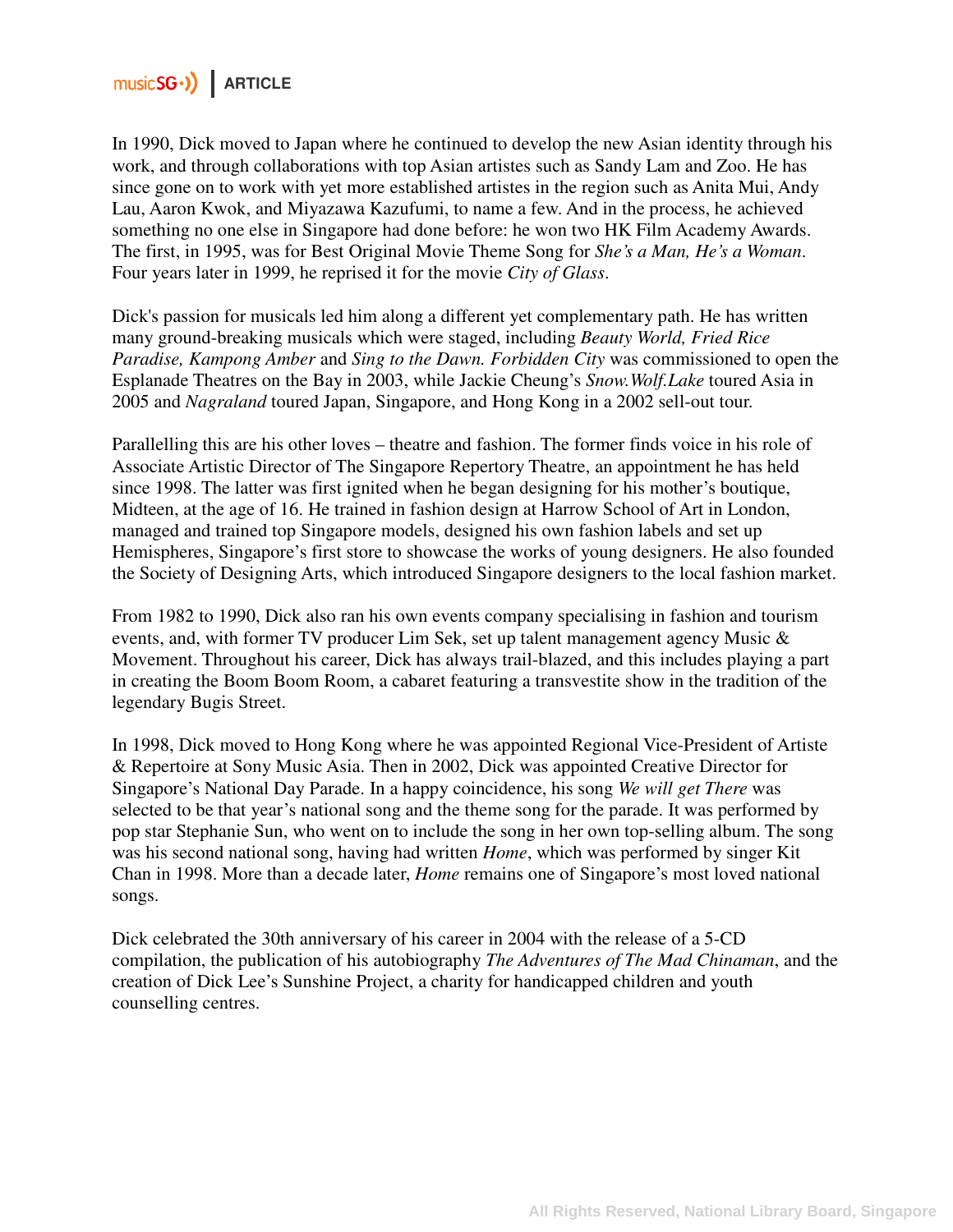Since 2005, Dick has functioned as Artistic Director of People's Association's performing arts group, PA Talents, and in this capacity, developed a season for their ethnic orchestra and created the Singapore Pop Orchestra in 2007. In 2006, he was invited to write music for the opening ceremony of the 15th Asian Games in Doha.

In 2008, Dick collaborated with Japanese ad agency Chuo Senko to form a creative agency which is now called Dick Lee Concepts. In 2010, he launched a production company, Fantastic Entertainment, to stage musicals and comedies, and was also chosen to be Creative Director of National Day Parade 2010.

But Lee, whose name pops up in so many varied contexts, fears that he is perceived as "the thing that will not go away".

"I am a victim of my own self-promotion. I sense that people are tired of hearing my name...that they know I've done 'something', but they don't know what! I learnt early that I had to promote myself in order to be taken seriously. When I was writing songs as a young person, and trying to find my own voice, I never wanted to just copy."

"The term 'Singaporean' had no meaning at the time, so who was I – Chinese, Singaporean, Asian, English-educated, Peranakan – and what did I have to say? I wanted not to be shallow, I wanted to be taken seriously. How could I introduce a Singapore element into a form that was basically Western? I wanted to do it with honesty, tapping on the things I knew."

"Throughout my career, I have made very informed and careful choices, and made the right connections. It might look like a breeze, but in between are huge spaces of insecurity and fear. The sense that without music, I am nothing. That's why I create opportunities, I make it happen – out of a need to assert myself to myself, not to the world."

About his current work, Dick says: "Anything I write now will be more personal, perhaps too personal and not accessible. Anything I do now is through the eyes of my life and career. It seems darker. I put what I've gone through into my music, and I will continue to write what I think is meaningful music."

His latest album – *Life Luxe* – is Dick's first studio recording in a decade, and includes smooth jazz, some original compositions and some covers. This new album, Dick says, is "music from my generation."

### **Quote**

"I often feel my personal (and artistic) growth reflects the growth of my country, being the absolute Singaporean that I am."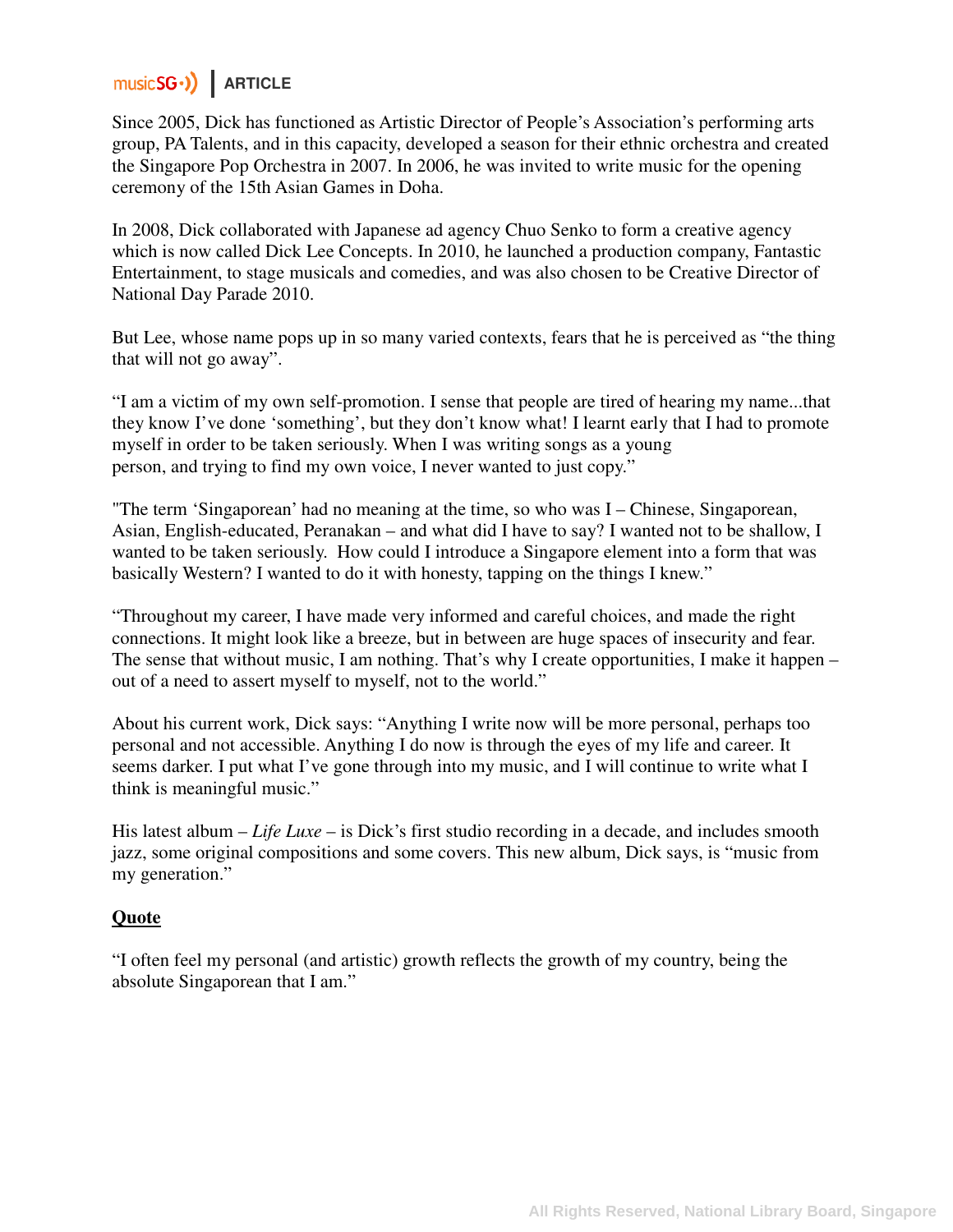### *BOX/SIDE-STORY*

#### *Details, details*

Lee's thoroughness and attention to detail is illustrated very clearly in the way he approached *Forbidden City: Portrait of an Empress*. After watching a Chinese soap opera, Dick was intrigued by the story of the Empress Dowager Cixi, ruler of the Qing Dynasty in the 1800s, and delved deep into books and history while keeping in mind the thoughts and challenges she must have faced. While usually portrayed as a villain, Dick wanted to show a different side of her – as a mother, wife, and lover.

Together with lyricist Stephen Clark and director Steven Dexter, Dick spent four years becoming thoroughly acquainted with the history, stories and relevant biographies, including visiting the Forbidden City in Beijing several times before beginning to compose the musical.

Written in stages in London and in Singapore, the first draft of *Forbidden City* was presented and decided on for the opening ceremony of the Esplanade – Theatres on the Bay. The immense popularity of the production saw it return to stage for two re-runs in 2003 and 2006. Dick's compositions for the musical went on to win the "Life! Theatre Awards for Best Music in 2004".

#### **Awards**

- **1995**: Perfect 10, *The Perfect 10 Music Achievement Award* for outstanding contribution in the Singapore Music scene
- **1995**: HK Film Academy Awards, *Best Original Movie Theme Song* in the 1994 film, "She's A Man, He's A Woman" ( 《 金枝玉葉 》) for (《 追》)*The Search of my Life*
- **1998**: Composers and Authors Society of Singapore (COMPASS) Awards *Top Local English Pop Song*
- **1999**: HK Film Academy Awards*, Best Original Movie Theme Song* in the 1998 film, "City of Glass" (《 玻璃之城 》) for (《 今生不再》)
- **1998-2002**, **2004-2006**: COMPASS *Composer of the Year Awards*
- **1999**: COMPASS *Artistic Excellence Award*
- **1999**: COMPASS Award for *Top Local Chinese Pop Song*
- **2003**: Fukuoka Asian Culture Prize *Arts & Culture Prize*
- **2004**: COMPASS Award for *Best Malay Pop Song*
- **2004**: Singapore Cultural Medallion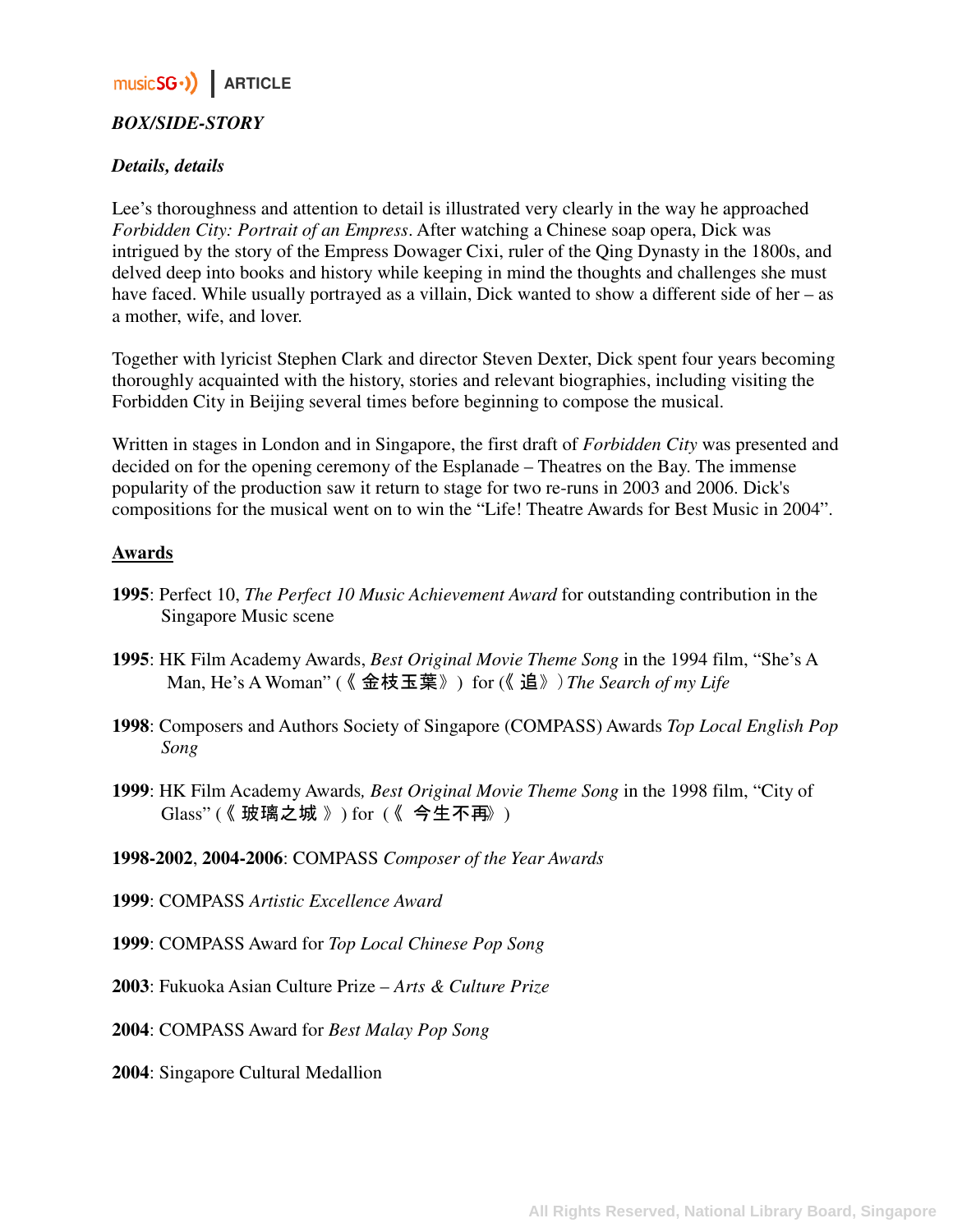: LIFE! Theatre Awards, *Best Music* for "Forbidden City"

: Boh Cameronian Arts Award, *Best Music* for "Puteri Gunung Ledang*"* 

: Boh Cameronian Arts Awards, *Best Music* for "P. Ramlee the Musical"

#### **Albums**

: Life Story

- : Internationaland (Single)
- : Life in the Lion City; Suriram (Single)
- : Return to Beauty World
- : The Songs from Long Ago; The Songs of Christmas (Christmas Album); Fried Rice Paradise (Compilation)

: Connections

: The Mad Chinaman; When I Play (Compilation)

: Asia Major

: Orientalism

- : The Year of The Monkey; Peace, Life, Love (Christmas Album)
- : Hong Kong Rhapsody (Instrumental): Life Story (Compilation)
- : Secret Island: Compass (Cantonese)
- : Singapop
- : Transit Lounge
- : Everything
- : Rice (Instrumental)
- :Life/Stories (Compilation)

: Life Deluxe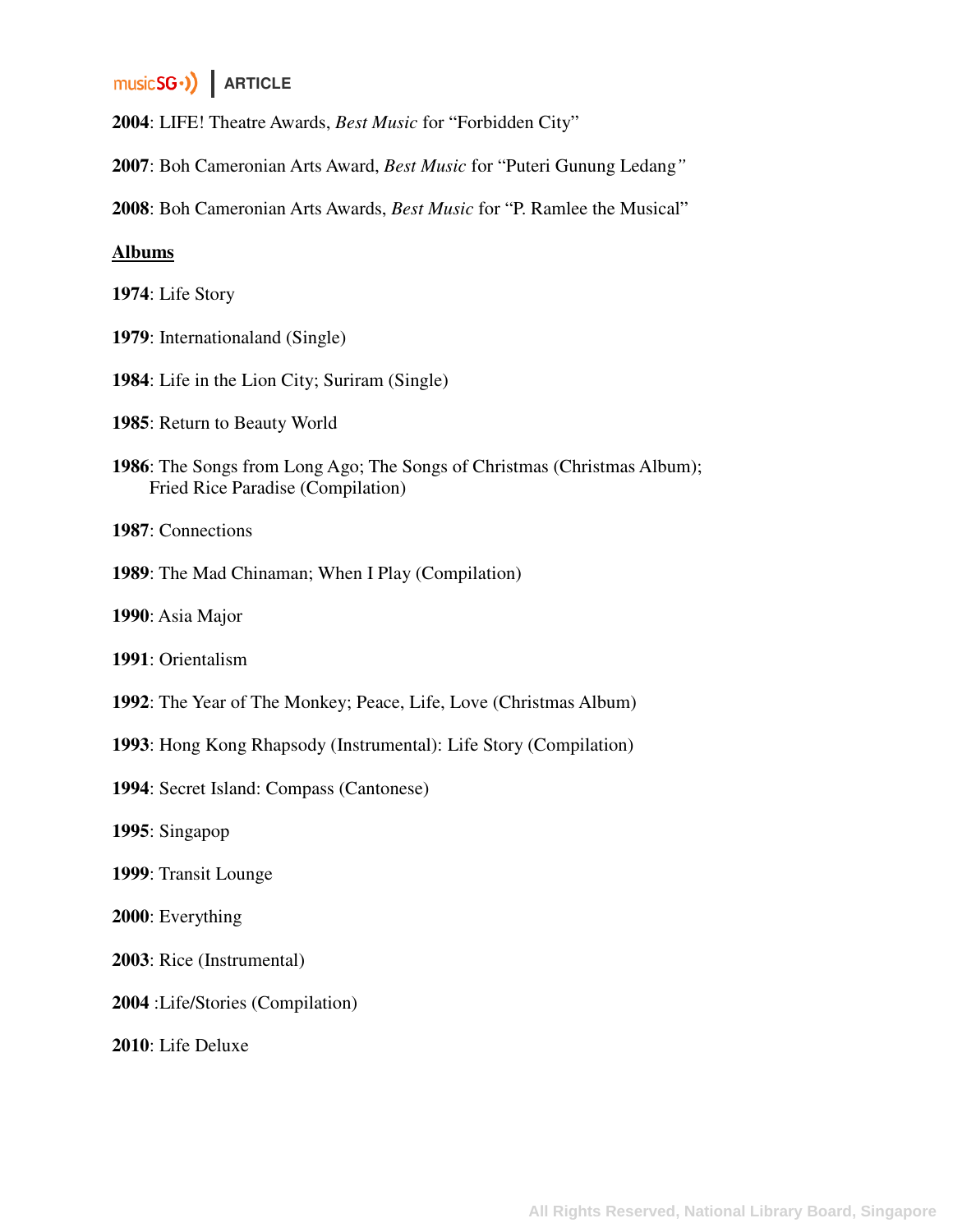### **Musicals:**

**1988**: Beauty World (Singapore, also 1993, 1998, 2008)

**1991**: Fried Rice Paradise (Singapore, also 2010 (re-written)

**1992**: Nagraland (Singapore, Hong Kong, Japan)

**1993**: Hong Kong Rhapsody (Japan); Fantasia (Singapore, Japan)

**1994**: Kampong Amber (Singapore);

**1997**: Hotpants (Singapore); A Twist Of Fate (Singapore, also 2005)

**1998**: Snow. Wolf.Lake (Hong Kong, Singapore, Taiwan, China, also 2004, 2005)

**2001**: Re:mix (Singapore)

**2003**: Forbidden City (Singapore, also 2004, 2006)

**2006**: Puteri Gunung Ledang (Malaysia, Singapore); Man Of Letters (Singapore)

**2006**: Man of Letters (Singapore)

**2007**: P. Ramlee The Musical (Malaysia, Singapore)

#### **References**

Lee, D. (2004) *The Adventures of the Mad Chinaman.* Singapore: Times Edition- Marshall Cavendish.

Music & Movement Pte Ltd (2008), retrieved December 9, 2009 from http://www.musicmovement.com.sg/artistes\_Dicklee.htm

Singapore Repertory Theatre (n.d.). Retrieved December 9, 2009 from http://www.srt.com.sg/forbiddencity/main.swf

Dick Lee (2009, December 8) In *Wikipedia*. Retrieved December 9, 2009, from http://en.wikipedia.org/wiki/Dick\_Lee

Empress Dowager Cixi (2009, December 6) In *Wikipedia*. Retrieved December 9, 2009 from http://en.wikipedia.org/wiki/Empress\_Dowager\_Cixi

Perera, A., 'Leading Lights', in *The Peak 20th Anniversary Edition*, May 2009, Singapore Press Holdings Magazines.